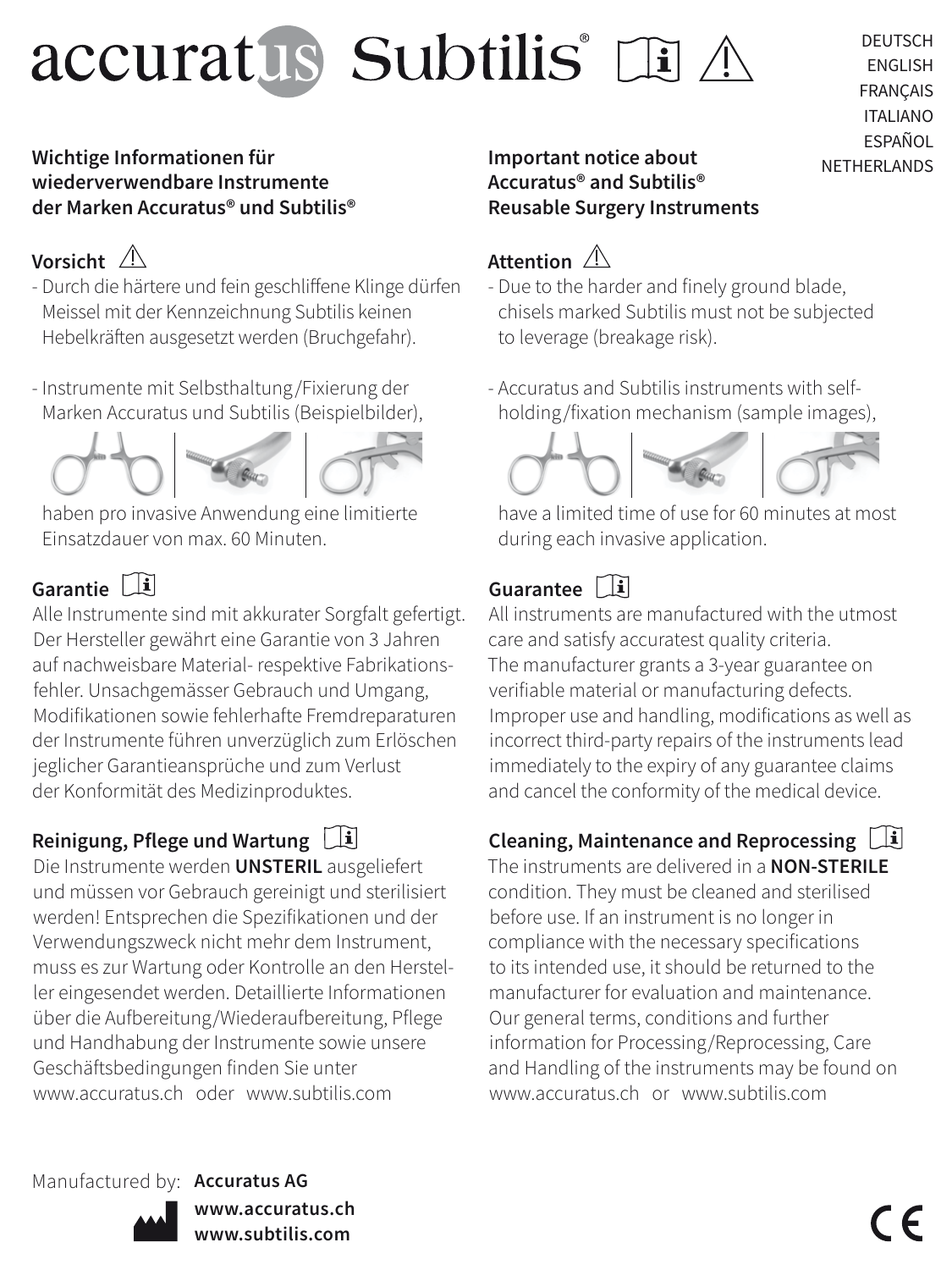# accuratus Subtilis La A

## **Informations importantes au sujet des instruments chirurgicaux réutilisables des marques Accuratus® et Subtilis®**

## Attention <sup>/</sup>

- Du fait de la trempe et de l'affûtage spécial des ciseaux-burins estampillés Subtilis, il faudrait éviter de les soumettre à des forces de levier.
- Les instruments Accuratus et Subtilis dotés d'un blocage de fermeture /fixation (exemples en photo),





ont par interventions invasives, un temps d'utilisation limité à 60 minutes.

#### **Garantie** Ŧ

L'ensemble de nos instruments sont fabriqués avec un soin extrême. Le fabricant accorde une garantie de 3 ans sur les vices de matériau et de fabrication démontrables. Toute utilisation ou maniement inapproprié, ainsi que toute modification ou réparation incorrecte d'un instrument effectuée par des tiers, annulent immédiatement la garantie et invalident la conformité du dispositif médical.

#### **Nettoyage, traitement et maintenance** Les instruments sont livrés **NON STÉRILES**

et doivent donc être nettoyés et stérilisés avant leur utilisation. Si un instrument n'est plus conforme aux spécifications et réglages d'origine nécéssaires à son utilisation initiale, il doit être renvoyé auprès du fabricant pour évaluation et travaux de maintenance. Pour plus d'informations sur le traitement/ retraitement, l'entretien et le maniement des instruments, ainsi que nos conditions de vente, veuillez consulter les sites

www.accuratus.ch. ou www.subtilis.com

## Manufactured by: **Accuratus AG**



**www.accuratus.ch www.subtilis.com**

## **Informazioni importanti per strumenti riutilizzabili dei marchi Accuratus® e Subtilis®**

# **Cautela**

- A causa della tempera e dell'affilatura fine della lama, scalpelli marcati Subtilis non devono essere sottoposti a forze di leva (rischio di rottura).
- Gli strumenti Accuratus e Subtilis con serratura/ chiusura, (immagini campione),



dispongono di un tempo d'utilizzo limitato a 60 minuti per ogni procedura invasiva.

#### **Garanzia** Ŧ

Tutti i nostri strumenti sono realizzati con cura meticolosa e massima accuratezza. Il produttore concede una garanzia di 3 anni sui difetti di materiale o di fabbricazione verificabili. L'uso e la manipolazione impropri, le modifiche nonché le riparazioni non corrette da parte di terzi degli strumenti comportano l'immediata decadenza di eventuali diritti di garanzia e perdita di conformità del dispositivo medico.

## **Manutenzione, trattamento e preparazione**

Gli strumenti sono forniti **NON STERILI** e devono essere puliti e sterilizzati prima dell'uso. Se lo strumento non è più conforme le specifiche e le normative originali necessarie per l'uso previsto, deve essere restituito al produttore per l'ispezione e manutenzione. Per ulteriori informazioni sul ricondizionamento, manutenzione e l'utilizzo degli strumenti e per le nostre condizioni commerciali, visitare il sito www.accuratus.ch.o. www.subtilis.com